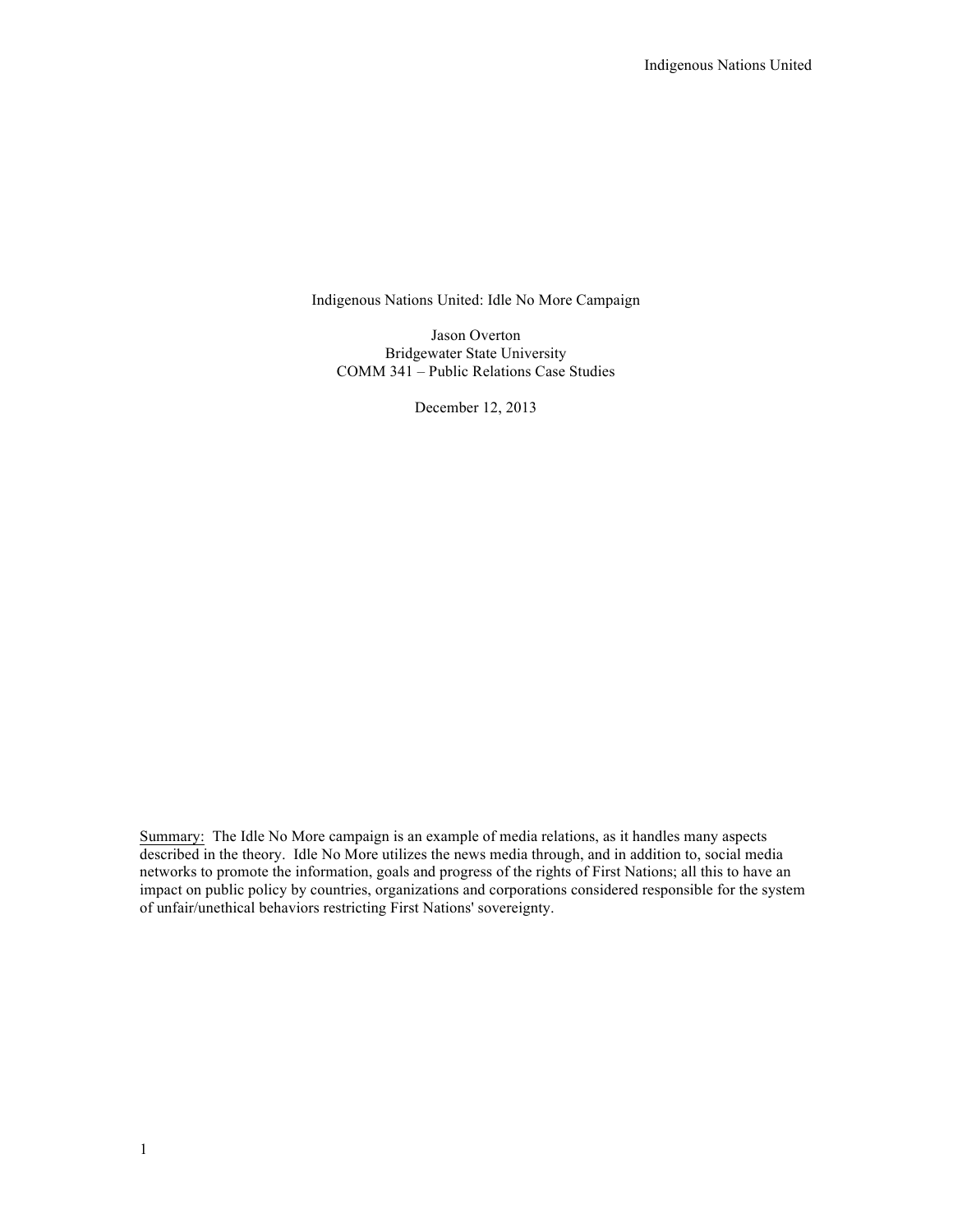Indigenous Nations United

## **Background**

The Idle No More movement is intended to benefit the First Nations, primarily of Canada that have been affected through colonization. According to the Idle No More website, http://www.idlenomore.ca/vision, the mission objective states: "Idle No More calls on all people to join in a peaceful revolution, to honour Indigenous sovereignty, and to protect the land and water." INM is a(n) (ideally) non-violent movement that uses peaceful protests and demonstrations to attempt to bring change.

The movement works with all Indigenous Peoples and First Nations activist groups throughout Canada as the goals are relatively similar. The website promotes solidarity for these activist groups, as well as, attempts to raise awareness for other First Nations causes in Canada. Additionally, the INM website lays out the major changes it wishes to have met.

In addition to the website, and work with other groups, INM invokes their message throughout social media. Facebook, Twitter, as well as, live streams of their rallies/demonstrations/protests allow for a much large audience to be involved. INM uses forums and an image forum to further display the protests. Also, INM uses traditional news media to further expand their message. Press releases and interviews with media outlets are often done, to tell of demonstrations and other similar events the INM wishes to be known.

The Idle No More movement through their website, social networks and press campaigns attempt to influence public policy by governments and corporations, by having powerful media relations in an attempt to evoke the changes the INM and other First Nations laid out.

2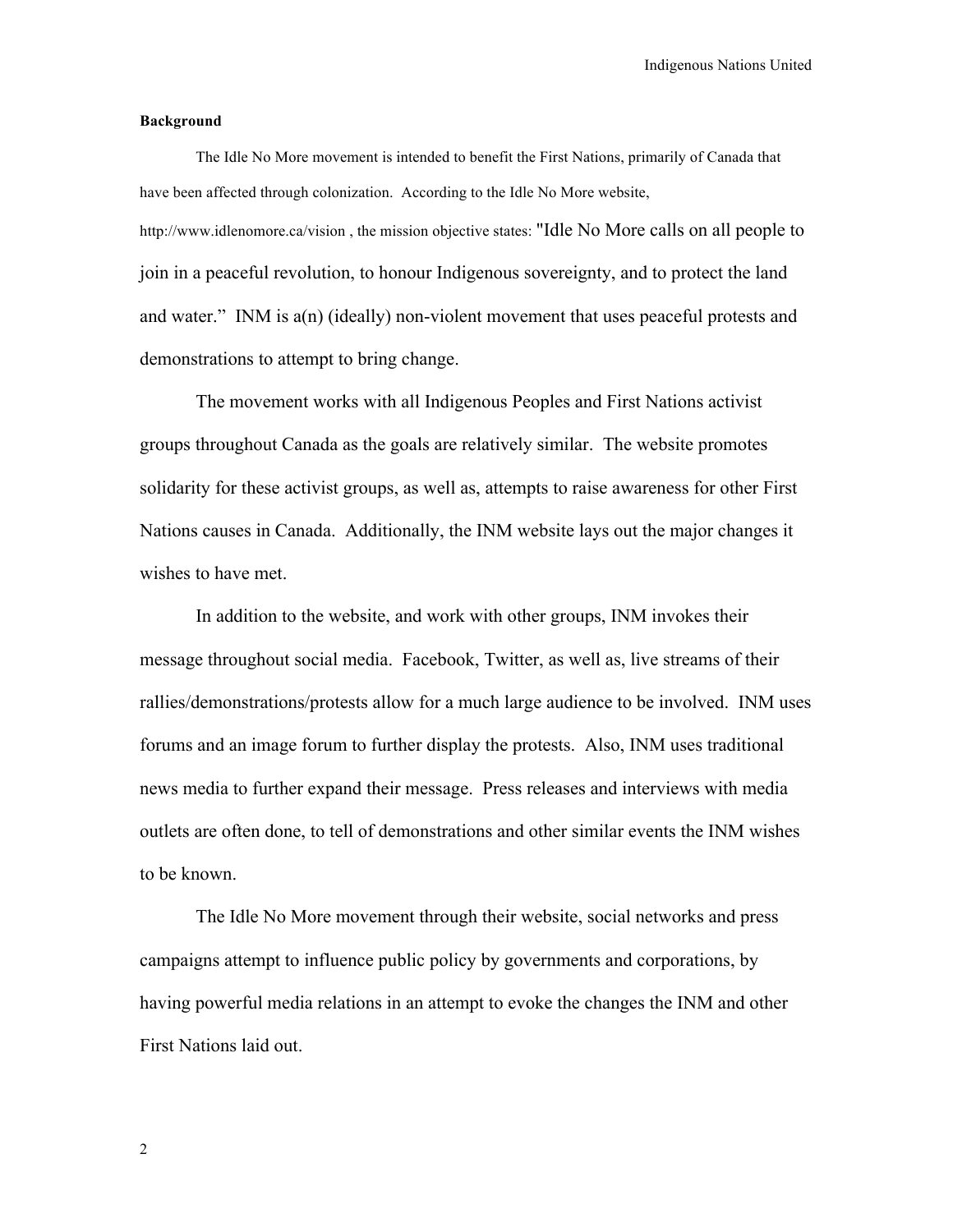## **Findings**

The Idle No More movement attempts to raise awareness for the rights of Indigenous Peoples and First Nations of Canada. INM utilizes demonstrations, walks (etc..) to heighten awareness of their misson. INM additionally utilizes social media networks to further generate support and raise awareness. The INM attempts to impact media outlets through the use of their demonstrations. These demonstrations, and high usuage of media, social and traditional, are intended to raise awareness which will lead to further developments. Such developments as government or organizational involvement will either restrict corporations practicing incorrect practices, or implement laws to preserve or reimburse Indigenous Peoples for lands and resources used.

According to Dr. Carl Botan and Dr. Vincent Hazleton in their book, *Public Relations Theory II,*  media relations is described in three stages: framing, information subsidies and agenda buildng process. Traditionally, media relations is considered to be done in a top-down fashion but this is not true. According to Botan and Hazleton, "Not every issue, or the consequences reported about it, evolves following the same pattern. An issue could arise in society, be produced by an organization, or be uncovered by a news medium" (Botan & Hazleton, 2006).

Media relations can have an impact on public policy, which can restore sovereignty. Botan and Hazleton, later in the book discuss public policy, and explain it as: "Legislatures, executive agencies, courts and local governments make public policy" (Botan & Hazleton, 2006). However, they quickly state: "As a by-product of their existence and pursuit of profit, corporations can potentially create policies that affect publics, including individuals who have limited recourse" (Botan  $&$  Hazleton, 2006).

## **Conclusion**

The INM attempts to use media relations to impact public policy to regain sovereignty. The public policy of the past, has set up a situation where Indigenous People have been exploited by governments and corporations for selfish aims. These aims have not have the interests of the First Nations in mind.

The INM, first established the goals and message it wished to display. Once it had done that, it began utilizing the social media and demonstrations to reinforce the message and to proclaim change was